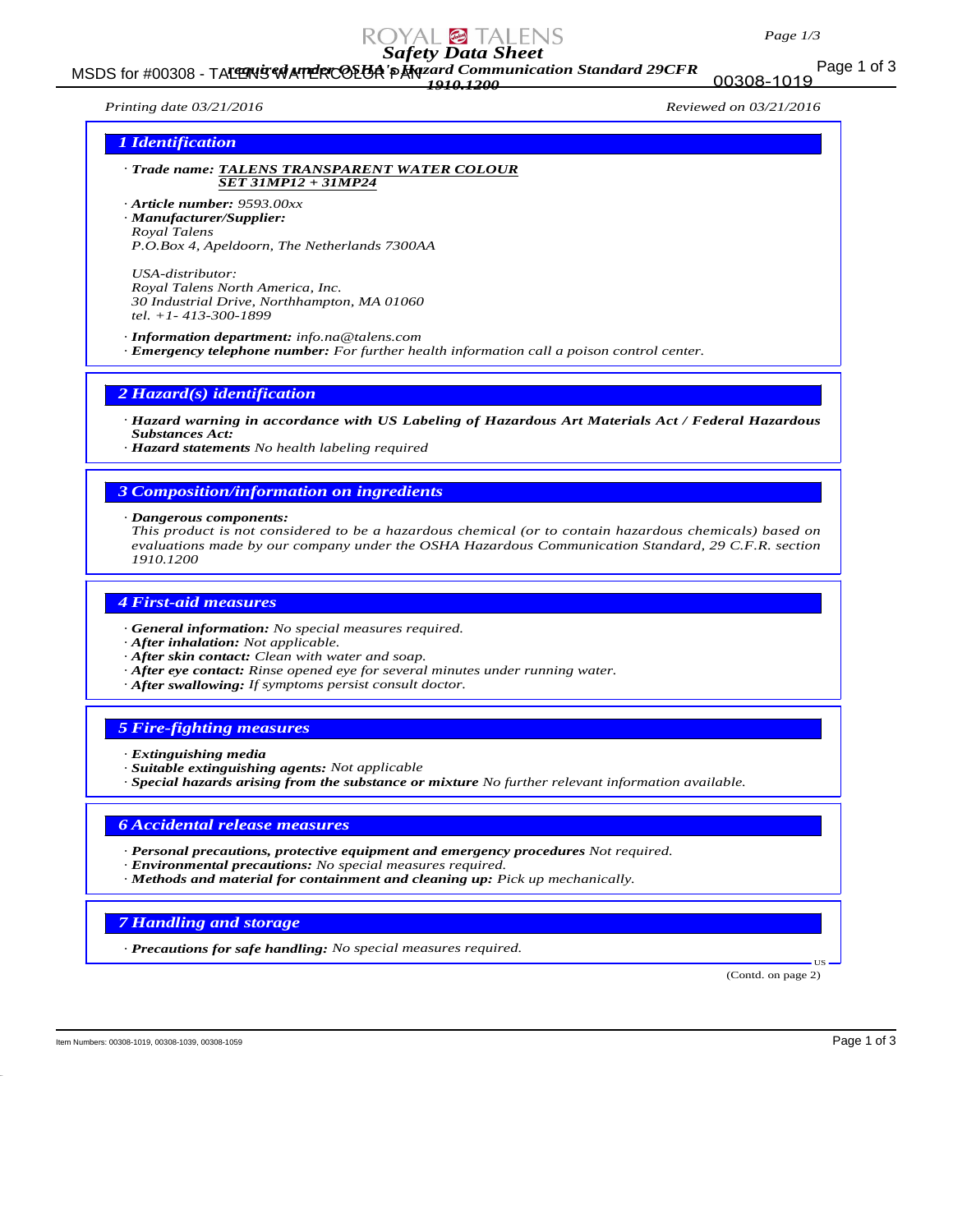# *Safety Data Sheet*

## MSDS for #00308 - TALENS WATERCOLOR PANzard Communication Standard 29CFR<br>MSDS for #00308 - TALENS WATERCOLOR PANZARIZED 2009 *1910.1200*

*Printing date 03/21/2016 Reviewed on 03/21/2016*

(Contd. of page 1)

## *8 Exposure controls/personal protection*

*· General protective and hygienic measures: Wash hands before breaks and at the end of work. · Eye protection: Not required.*

| <b>9 Physical and chemical properties</b>           |                                    |
|-----------------------------------------------------|------------------------------------|
| $\cdot$ Appearance:                                 |                                    |
| Form:                                               | <b>Tablets</b>                     |
| Color:                                              | According to product specification |
| $\cdot$ Odor:                                       | Characteristic                     |
| $\cdot$ pH-value:                                   | Not applicable.                    |
| $\cdot$ Change in condition                         |                                    |
| <b>Melting point/Melting range:</b> Not determined. |                                    |
| <b>Boiling point/Boiling range:</b> Not determined. |                                    |
| $\cdot$ Flash point:                                | Not applicable.                    |
| · Flammability (solid, gaseous): Not determined.    |                                    |
| <b>Explosion limits:</b>                            |                                    |
| Lower:                                              | Not determined.                    |
| Upper:                                              | Not determined.                    |
| $\cdot$ Density:                                    | Not determined.                    |
| · Solubility in / Miscibility with                  |                                    |
| Water:                                              | Soluble.                           |
| $\cdot$ Viscosity:                                  |                                    |
| Dynamic:                                            | Not applicable.                    |
| Kinematic:                                          | Not applicable.                    |
| <b>Solids</b> content:                              | 100.0%                             |

#### *10 Stability and reactivity*

*· Thermal decomposition / conditions to be avoided: No decomposition if used according to specifications.*

- *· Possibility of hazardous reactions No dangerous reactions known.*
- *· Conditions to avoid No further relevant information available.*
- *· Incompatible materials: No further relevant information available.*

# *11 Toxicological information*

*· Carcinogenic categories:*

*· IARC (International Agency for Research on Cancer)*

*None of the ingredients is listed.*

*· NTP (National Toxicology Program)*

*None of the ingredients is listed.*

*· OSHA-Ca (Occupational Safety & Health Administration)*

*None of the ingredients is listed.*

(Contd. on page 3)

US